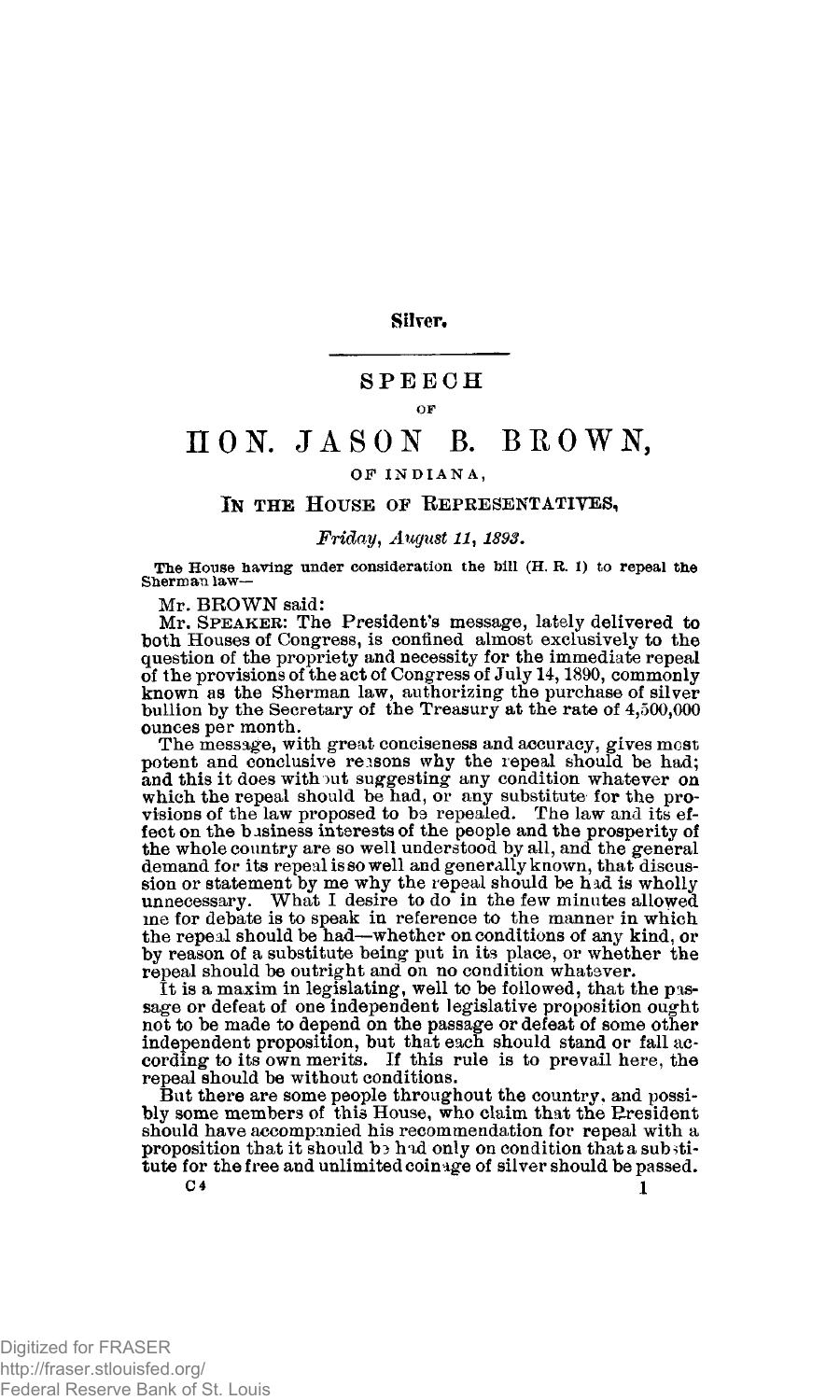I am for the coinage of silver money, and will willingly and gladly vote for the coinage of silver into money. even if the provisions to be enacted for silver coinage are made a part of the repeal bill. But how the retention of the Sherman law on our statute books, which has made such sad havoc with all our business and labor interests, and so impeded the progress of all our people, can help or give aid and comfort to an effort to make provision for the coinage of silver money is a mystery to my mind past finding out. I regard the Sherman law so obnoxious to the best interests of the country, and so violative of justice and right, that I will, if opportunity is given me, vote for its repeal in any event, conditions or no conditions.

But why should the President be criticised by any one because he did not make his recommendation for the repeal of the obnoxious provisions of this law dependent on some condition, or on the happening of some event? Because of the high office he holds, and the renewed confidence in him the people have expressed, he is the acknowledged leader of the Democratic party, rightfully and justly so. It is his duty, as it is the duty of every man elevated to official station by the Democratic party, to keep the pledges made and redeem the promises given by that party to the people. This the President thus far has done by recommending the repeal of the purchasing provisions of the Sher-man law in the manner he has.

On 'the 21st day of June, 1892, the President was nominated by the Democratic party and afterward elected by the people to the Presidency on a platform which says:

We denounce the Republican legislation known as the Sherman act of<br>1830 as a cowardly makeshift, fraught with possibilities of danger in the fu-<br>ture, which should make all of its supporters, as well as its author, anxious **for its speedy repeal.** 

Mr. FITHIAN. Will the gentleman read the other plank rela' ing to that subject?

Mr. BROWN. I trust my friend will not play the schoolmas-

ter with me just now. Mr. FITHIAN. I shall not interrupt you. Mr. BROWN. This is a single sentsnce of the Democratic platform, complete in all its parts and provisions, and it contains but a single proposition or declaration, and that is for the speedy repeal of the Sherman law. It does not make the repeal of the Sherman law, or any of its provisions, dependent on any<br>condition whatever, but declares for its repeal outright, without<br>condition. It is an independent substantive proposition or de-<br>claration of the Democratic pl repeal of the Sherman law in the manner he has, has redeemed the pledge he made to the people in reference to that law when he accepted the Democratic nomination for the Presidency and indorsed the Democratic platform, and it now remains to be seen whether others will redeem the pledges they made in this regard.

The declaration of the Democratic platform on the subject of coining money is in nowise connected with the declaration for the repeal of the Sherman law. Neither declaration is in any way dependent on the other. Each is a separate and independent proposition.

Digitized for FRASER http://fraser.stlouisfed.org/ Federal Reserve Bank of St. Louis

C 4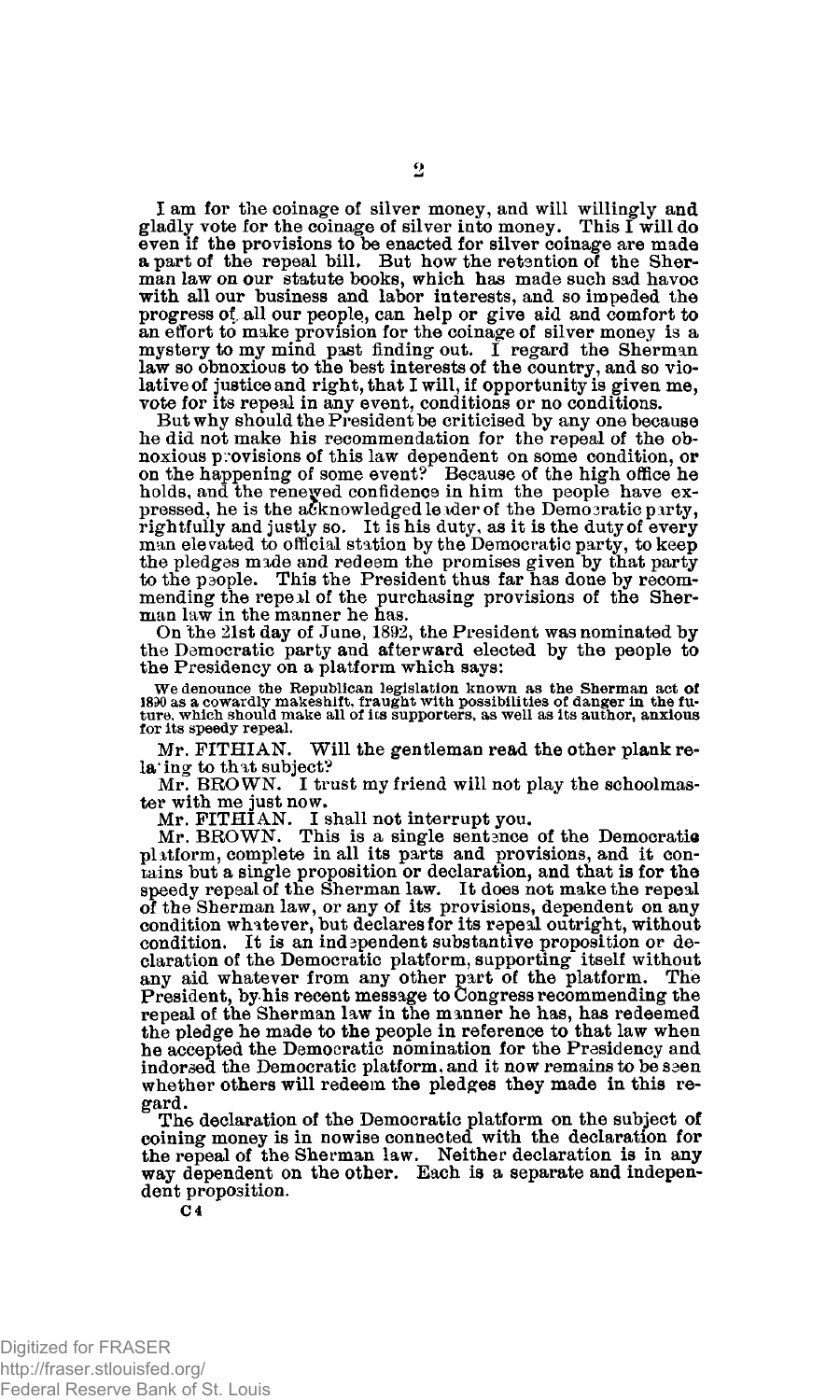On the subject of coining money the Democratic national platform of last year says:

We hold to the use of both gold and silver as the standard money of the country, and to the coinage of both gold and silver without discriminating against either metal or charge for mintage.

This declaration of the Democratic platform pledged the Democratic party to the use of both gold and silver as the standard<br>money of the country. "To the use of both gold and silver," is<br>the language of the platform. Both metals were to be used as<br>money. The Democratic party, by it the country if it came into power. And this promise, as well as the one made to repeal the Sherman law, should be redeemed. The platform also promised the people to coin both gold and silver into money, without discriminating against either met.il or charging mintage. There is the express promise to coin both gold and silver money for the people's use, made by the Democratic party, and it must be redeemed.

But this is not all of the promise. The platform, continuing in the same sentence, says:

But the dollar unit of coinage of both metals must be of equal intrinsic<br>and exchangeable value, or be adjusted through international agreement,<br>or by such safeguards of legislation as shall insure the maintenance of the **parity of the two metals and the equal power of every dollar at all times in the markets and in the payment of debts.** 

By these last words of the platform on this subject the Democratic party not only promised to coin both gold and silver into money, but it promised that when such metals were so coined into money that their dollar unit of coinage would be of equal intrinsic and exchangeable value, or, if not, their parity would be maintained either through international agreement, or safeguards of legislation, so that at all times every dollar coined, no matter out of which metal it is coined, will have equal power at all times in the markets and in the payment of debts.

This platform is the law of the Democratic party, as well as its .promises and pledges made to the people. It must coin gold and silver money for the people's use, and it must so coin it that every dollar will be either of equal intrinsic and exchangeable value, or by reason of resort to one or the other of the methods mentioned in the platform, every dollar will be of equal power at all times in the markets and in the payment of debts.

The platform also declares:

**That all paper currency shall be kept at par with and redeemable in such coin.** 

The Democratic party, by its platform, has expressly declared that all money shall be of equal value. When this is so, all money is good money. According to the Democratic platform, neither cheap nor dear money is to be provided—only money of equal value—money as good in one man's hands as it is in another's.

That this kind of money only should be furnished to the country is important to people of moderate means, the small dealer<br>and, above all, the wage-earner. The poorer a man is the<br>more he is in need of good money. If there were different<br>kinds of money in circulation here of differ grade of such money would find its way into the hands of the poorer class of our people, while the better grade of such money **C 4** 

Digitized for FRASER http://fraser.stlouisfed.org/ Federal Reserve Bank of St. Louis